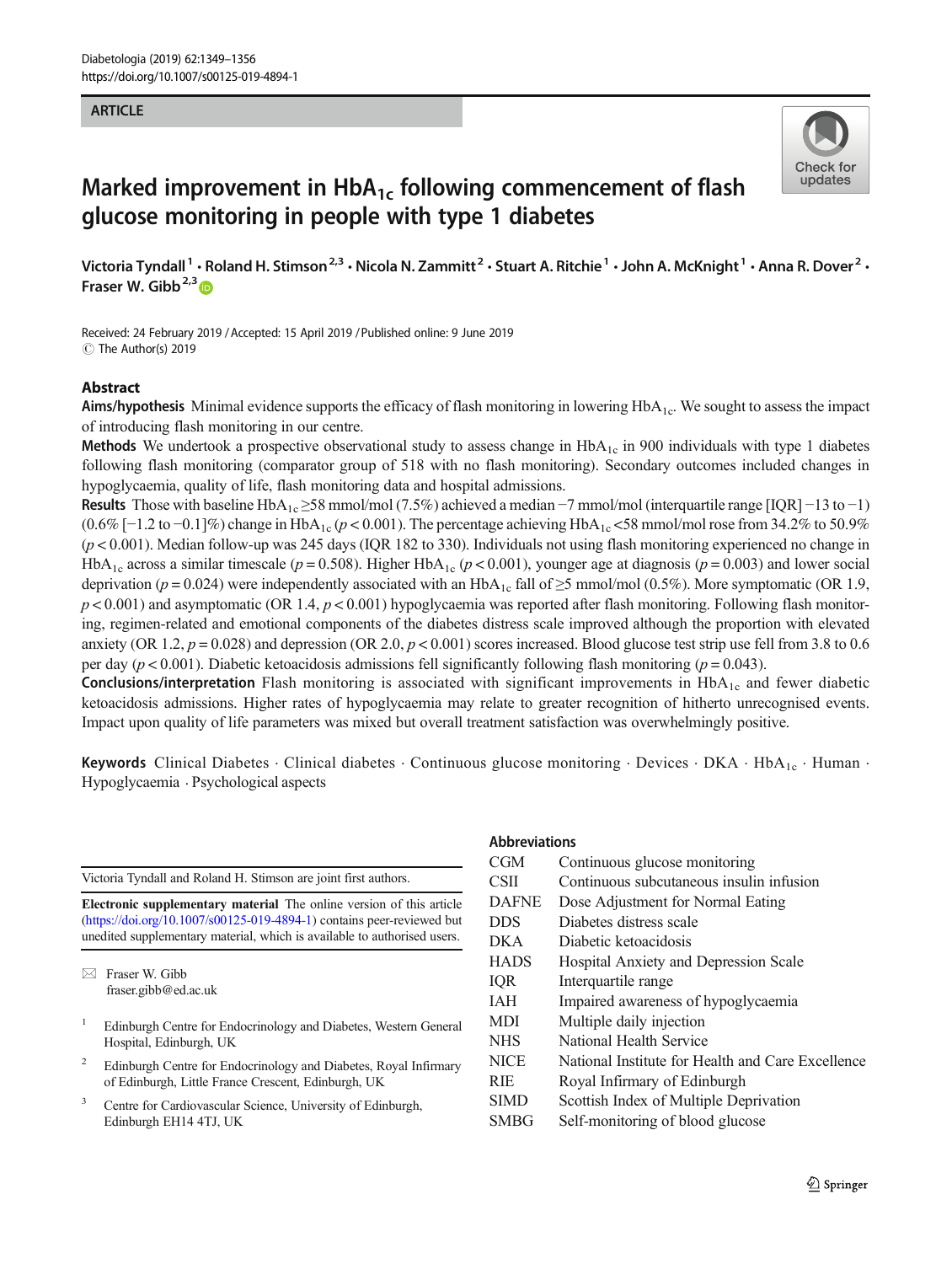### **Research in context**

#### What is already known about this subject?

- $\bullet$ Flash monitoring has been shown to reduce hypoglycaemia in people with well-controlled type 1 diabetes
- Little evidence has been presented to support the efficacy of flash monitoring in reducing  $HDA_{1c}$

#### What is the key question?

Did the introduction of flash monitoring improve glycaemic outcomes in a large 'real-world' cohort of people with type 1 diabetes?

#### What are the new findings?

- People with baseline HbA<sub>1c</sub> ≥58 mmol/mol achieved a 7 mmol/mol (0.6%) decrease in HbA<sub>1c</sub> after commencement of flash monitoring
- Improvement in HbA<sub>1c</sub> was more likely in those with the highest baseline HbA<sub>1c</sub> and in those who had previously tested capillary blood glucose the least often
- $\bullet$ A significant reduction in diabetic ketoacidosis admissions was observed but this requires validation in a larger cohort

#### How might this impact on clinical practice in the foreseeable future?

 $\bullet$ People with the highest HbA<sub>1c</sub> are likely to gain the most from the introduction of flash monitoring, and eligibility criteria should reflect this as access to this technology is expanded

## Introduction

Flash glucose monitoring provides users with an interstitial glucose value upon scanning a glucose sensor with a reader device. It is similar to conventional continuous glucose monitoring (CGM) in providing a 24 h glucose trace and trend arrows to help predict rate of change of glucose. However, unlike CGM, flash monitoring does not provide alarm functions and, in contrast to most current CGM, does not require calibration with blood glucose measurements [1]. Flash monitoring was introduced in the UK in 2015, although prior to November 2017 all use was limited to individuals who self-funded the purchase of glucose sensors. Until recently, therefore, flash monitor use was typically limited to more affluent individuals, with lower than average  $HbA_{1c}$  [2]. Most evidence for the effectiveness of flash monitoring in lowering  $HbA_{1c}$ comes from small uncontrolled studies [3] and the only large randomised controlled study in type 1 diabetes was limited to people with baseline HbA<sub>1c</sub>  $\leq$ 58 mmol/mol (7.5%). This study demonstrated that flash monitoring reduced hypoglycaemia without deterioration in  $HbA_{1c}$  [4]. There is, therefore, a paucity of evidence assessing the effectiveness of flash monitoring in a representative population of people with type 1 diabetes. We present the largest prospective evaluation of the impact of flash monitoring in people with type 1 diabetes, with respect to change in  $HbA_{1c}$ , hypoglycaemia, psychological symptoms, quality of life, flash monitoring data and hospital admissions.

# **Methods**

Study design and participants We conducted a prospective observational study of the first 900 patients commenced on National Health Service (NHS)-funded flash monitoring (Freestyle Libre, Abbott, Witney, UK) in two University hospital clinics (Royal Infirmary of Edinburgh [RIE] and Western General Hospital) during February and March 2018. Prior to February 2018, flash monitor use was limited to those able to self-fund the purchase of sensors. From February 2018 onwards, people with type 1 diabetes were eligible for NHSfunded flash monitor use, conditional upon fulfilling all Scottish Diabetes Group criteria, namely that they: (1) were using intensive insulin therapy; (2) agreed to attend a flash monitoring education session; (3) agreed to scan glucose levels at least six times per day; (4) agreed to share glucose data with their clinic; and (5) had attended a diabetes structured education programme or demonstrated equivalent diabetes self-management knowledge. In February 2018, all people with type 1 diabetes attending our clinics  $(n = 2910)$  were sent a letter detailing these criteria and, if eligible, how to obtain NHS-funded sensors. All individuals who commenced NHS-funded flash monitoring attended a 1 h education session [5] and completed a form providing the start date and extent of any previous self-funded flash monitor use.

An additional cohort of all individuals with type 1 diabetes attending RIE clinics (where complete  $HbA_{1c}$  data were available for each of the past 5 years) was also created  $(n = 1351)$ , for the purpose of tracking longitudinal changes in  $HbA_{1c}$ , in relation to exposure to flash monitoring. This included a large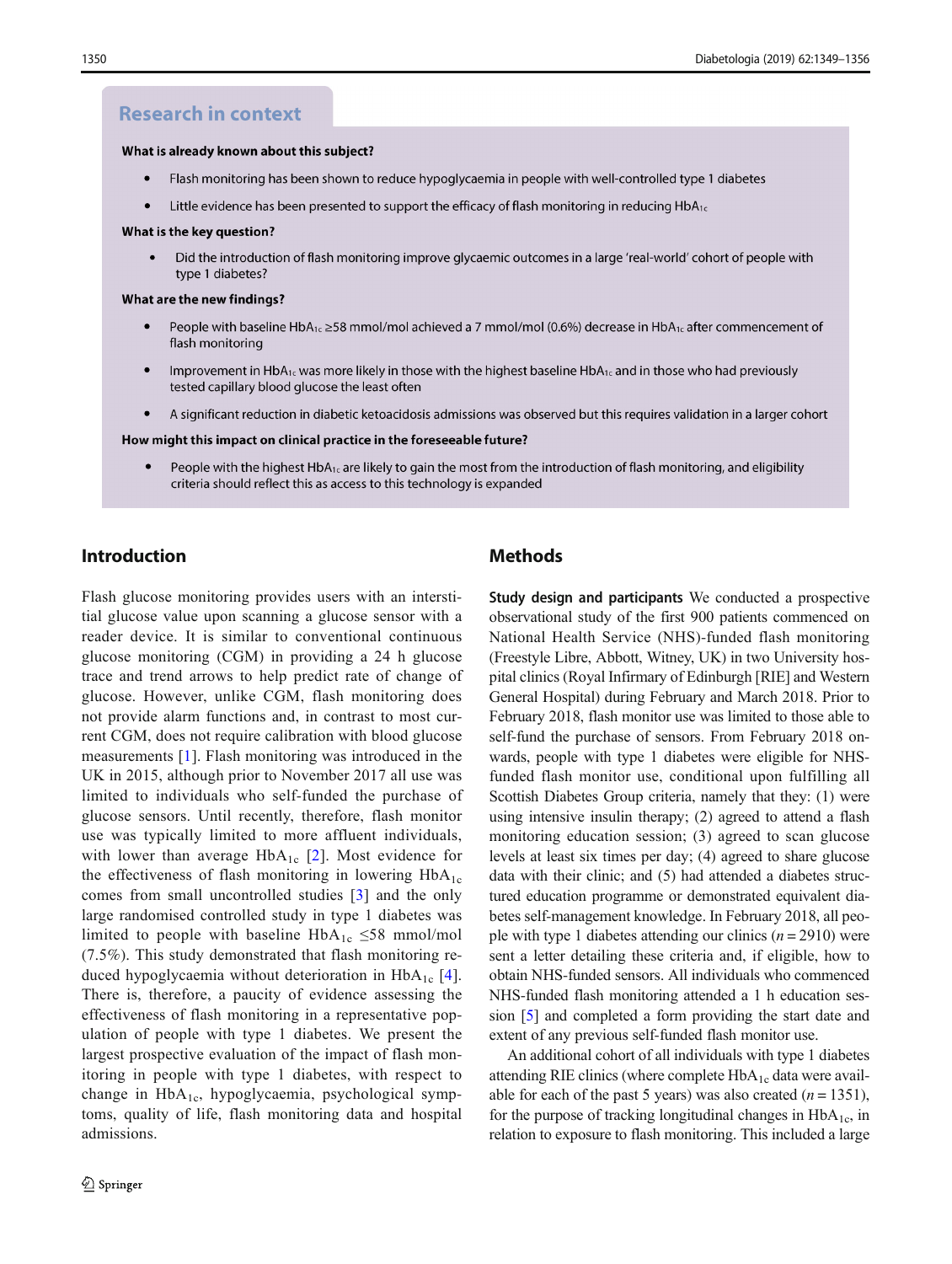comparator population with no prior or current flash monitoring exposure  $(n = 518)$  and also all RIE flash monitor users from the main cohort (described above) where 5 continuous years of  $HbA_{1c}$  data were available. This study was entirely observational (with no deviation from standard clinical care) and ethics approval was not required.

**Outcomes** The primary outcome was change in  $HbA_{1c}$ , defined as the difference between  $HbA_{1c}$  prior to commencement of any flash monitoring and the next available value after the flash monitoring education session. We also report the proportion of individuals achieving the Scottish HbA<sub>1c</sub> target (<58 mmol/mol [7.5%]) and UK National Institute for Health and Care Excellence (NICE) target  $(\leq 48 \text{ mmol/mol} \mid [6.5\%])$  [6]. We obtained hospital admission and emergency department attendance data for the 6 months following NHS-funded flash monitor use and the corresponding 6 month period in the preceding 2 years. National prescribing database data were obtained for collected prescriptions for glucose test strips and sensors, over the same timescale described above.  $HbA<sub>1c</sub>$ , admission and prescribing data are presented for the entire cohort of flash monitor users from both participating hospitals  $(n = 900)$ . Scottish Index of Multiple Deprivation 2016 (SIMD) rank and quintile were determined [7]. The structured education programme offered in our centre is Dose Adjustment for Normal Eating (DAFNE) [8] and previous participation was discerned from our national clinic database system, SCI-Diabetes (https://www.sci-diabetes.scot.nhs.uk). Mode of insulin delivery (multiple daily injection [MDI] or continuous subcutaneous insulin infusion [CSII]) was also obtained from SCI-Diabetes.

Additional data were collected in the subgroup of flash monitor users attending the RIE  $(n = 589)$ : these included change in BMI, clinic questionnaire data, online questionnaire data and flash monitoring data. All individuals attending RIE diabetes clinics are asked to complete a form at each attendance (electronic supplementary material [ESM] Questionnaire 1) which includes hypoglycaemia questions (including Gold score and a modification of the Clarke assessment [9]), frequency of self-monitoring of blood glucose (SMBG), timing of bolus insulin and the Hospital Anxiety and Depression Scale (HADS) [10]. We report changes in hypoglycaemia and HADS score in those where paired preand post-flash monitoring questionnaires were available. In addition, all individuals attending RIE flash monitoring education events were sent an online questionnaire invitation 1 month after attendance (ESM Questionnaire 2). This included questions on satisfaction with flash monitoring and a modified version of the diabetes distress scale (DDS) [11]. Flash glucose data was obtained from the 'LibreView' portal (Freestyle Libre).

Statistical analysis Data were largely non-normally distributed (as determined by Shapiro–Wilk test) and are presented as median and interquartile range (IQR). Paired data were analysed by Wilcoxon signed-rank test and unpaired data by Mann– Whitney  $U$  test. Comparisons across multiple groups were analysed by Kruskal–Wallis test. Categorical data were analysed by  $\chi^2$  or by McNemar test, when comparing paired repeated measurements. Logistic regression analysis was performed to identify predictors of  $HbA_{1c}$  response. Oneproportion Z test was used to analyse change in modified DDS score responses. Correlations were analysed using Spearman's rank correlation. A mixed effects model was used to assess the interaction between time (2014–2018) and exposure to flash monitoring on log-transformed  $HbA_{1c}$ , and paired Student's  $t$  test was used to analyse difference in logtransformed  $HbA_{1c}$  between 2016 and 2018 for each flash monitoring exposure group. Significance was accepted at  $p < 0.05$ . All analyses were performed using RStudio version 1.0.153 (https://www.rstudio.com).

### **Results**

Baseline characteristics Baseline characteristics are presented in ESM Table 1. Of the 354 (39.3%) individuals who had a history of previous flash monitoring self-funding, 64.0% reported greater than 50% use prior to NHS funding. Flash monitor use was commenced by 7.4% of self-funders in 2015, 29.9% in 2016, 56.6% in 2017 and 6.0% in 2018.

Change in  $HbA_{1c}$  and BMI following flash monitor use The median change in  $HbA_{1c}$ , between the last value prior to flash monitor use and the most recent value, was −4 mmol/mol (IQR  $-10$  to 0,  $p < 0.001$ ) ( $-0.4\%$  [ $-0.9$  to 0]). In individuals with baseline HbA<sub>1c</sub> >75 mmol/mol (9.0%), the median change was  $-14 \text{ mmol/mol}$  (IQR  $-22 \text{ to } -7$ ,  $p < 0.001$ )  $(-1.3\%$  [−2.0 to −0.6]). In those with baseline HbA<sub>1c</sub> 58– 75 mmol/mol (7.5–9.0%), the median change was −5 mmol/ mol (IQR  $-10$  to  $-1$ ,  $p < 0.001$ ) ( $-0.5\%$  [ $-0.9$  to 0.1]). In those with  $HbA_{1c}$  <58 mmol/mol (7.5%) at baseline, the median change was  $-1$  mmol/mol (IQR  $-5$  to 3,  $p = 0.06$ ) ( $-0.1\%$ ) [ $-0.5$  to 0.3]). In total, those with a starting HbA<sub>1c</sub> that did not meet our national target (<58 mmol/mol [7.5%]) experienced a median  $-7$  mmol/mol ( $-0.6\%$ ) change in HbA<sub>1c</sub> (IQR −13 to −1 mmol/mol [−1.2 to −0.1%], p < 0.001). The median interval from baseline  $HbA_{1c}$  to final  $HbA_{1c}$  was 245 days (IQR 182 to 330), with no significant correlation between this interval and change in  $HbA_{1c}$  (r 0.044,  $p = 0.244$ ) (ESM Fig. 1). Baseline  $HbA_{1c}$  and subsequent change in  $HbA_{1c}$  was strongly negatively correlated ( $r = -0.479$ ,  $p < 0.001$ ) (Fig. 1). Overall there was a 48.8% increase in those achieving an  $HbA_{1c}$  <58 mmol/mol (7.5%) and a greater than twofold reduction in those with  $HbA_{1c}$  above 75 mmol/mol (9.0%)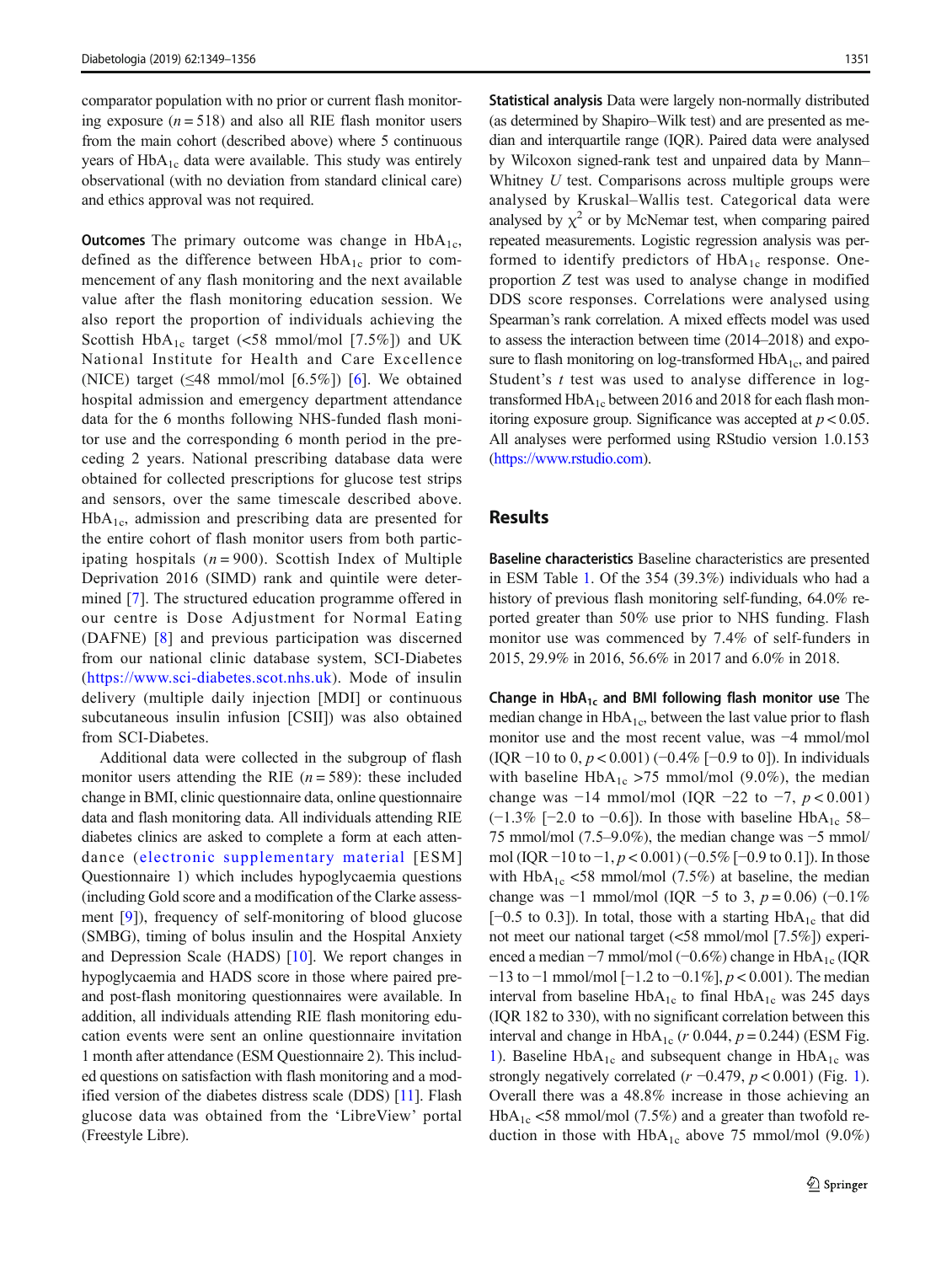

**Fig. 1** Relationship between baseline  $HbA_{1c}$  and subsequent change in  $HbA_{1c}$  following flash monitoring. The grey shading indicates the 95% CI for the regression line. Spearman's  $r = 0.479$ ,  $p < 0.001$ 

 $(p < 0.001$ , Fig. 2). The proportion of individuals achieving the NICE target of  $\leq$ 48 mmol/mol (6.5%) rose from 10.1% to 18.7% ( $p < 0.001$ ). HbA<sub>1c</sub> since commencement of flash monitoring was not available in 17.4%  $(n = 157)$  of individuals in this cohort. The only significant differences in individuals with missing follow-up HbA<sub>1c</sub> were greater proportion of men (20.4% vs 14.4% of women,  $p = 0.017$ ) and more individuals using MDI (19.3% vs 12.4% CSII users,  $p = 0.016$ ) (full data in ESM Table 2). Compared with the corresponding period the previous year, in the first 6 months following NHSfunded flash monitor use, the median number of prescribed (and collected) glucose test strip items (50 test strips per item) fell from 14 (IQR 7 to 21) to 2 (IQR 0 to 6) ( $p < 0.001$ ). This equates to 3.8 test strips per day falling to 0.6 per day. A sufficient number of sensors were collected by 86.5% of flash monitor users to provide complete coverage over the first 6 months (from February or March 2018). Only 3.4% experienced ≤50% sensor coverage across this same period.

Median BMI increased from  $26.0 \text{ kg/m}^2$  (IQR 23.4 to 29.0) to 26.3  $\text{kg/m}^2$  (23.5 to 29.8) after commencing flash



Fig. 2 Change in  $HbA_{1c}$  category pre- and post-flash monitor use;  $p<0.001$ , McNemar test for change, in both the  $\langle 58 \text{ mmol/mol } (7.5\%)$ and the >75 mmol/mol (9.0%) categories. FM, flash monitoring

monitoring (median interval 15 months [IQR 5 to 39],  $p < 0.001$ ). Median BMI increase across a similar interval (2016–2018) in 396 non-flash monitor users was 0.1 kg/m<sup>2</sup> (IQR  $-0.8$  to 1) ( $p = 0.027$  comparing BMI change in flash monitor vs non-flash monitor users).

Predictors of flash monitor use and  $HbA_{1c}$  comparison with non-flash monitor users Within the RIE type 1 diabetes population, those who had not used flash monitoring were older, more likely to be male, had greater social deprivation and were less likely to have an  $HbA_{1c} < 58$  mmol/mol (7.5%) at baseline (Table 1).

Trends in  $HbA_{1c}$  were compared in every individual with type 1 diabetes attending the RIE, assessing the influence of flash monitoring exposure. Those who had never used flash monitoring and those who started NHS-funded flash monitoring after the initial February and March 2018 sessions had significantly higher baseline  $HbA_{1c}$  than those with a history of self-funded flash monitor use and those commencing flash monitoring for the first time in February and March 2018 (Fig. 3). Between 2016 and 2018 there was a significant fall in  $HbA_{1c}$  in all flash monitoring exposed groups but no significant change in those not using flash monitoring (Fig. 3 and ESM Table 3).

Predictors of fall in  $HbA_{1c}$  following flash monitor use  $48.1\%$ (361/750) individuals achieved an  $HbA_{1c}$  reduction of 5 mmol/mol (0.5%) or greater following commencement of flash monitoring. Univariate analysis identified younger age at diagnosis (18 years [IQR 11 to 29] vs 20 years [12 to 24],  $p = 0.03$ ), higher baseline HbA<sub>1c</sub> (68 mmol/mol [60 to 78] vs 58 mmol/mol [51 to 65], p < 0.001) (8.4% [7.6 to 9.3] vs 7.5% [6.8 to 8.1]) and prior SMBG fewer than four times per day (67.7% vs 45.2%,  $p < 0.001$ ) as predictive of a fall in HbA<sub>1c</sub> of 5 mmol/mol (0.5%) or greater. Age, diabetes duration, sex, previous self-funding, SIMD quintile, CSII use and DAFNE attendance were not associated with a greater likelihood of achieving a 5 mmol/mol (0.5%) fall in  $HbA_{1c}$  with flash monitoring (ESM Table 4). Logistic regression analysis identified higher baseline  $HbA_{1c}$  (OR 1.07 [95% CI 1.05, 1.08] per mmol/mol increment [0.1%];  $p < 0.001$ ) as a predictor of response, whilst belonging to the lower three (most deprived) quintiles of SIMD (OR 0.68 [95% CI 0.49, 0.95],  $p = 0.024$ ) and older age at diagnosis (OR 0.973 [95% CI 0.966, 0.993] per year increment,  $p = 0.003$ ) were independently associated with non-response (full model in ESM Table 5). In a separate model including low frequency of prior SMBG (<4/day), there was a borderline independent association with response (OR 1.70 [95% CI 0.99, 2.93],  $p = 0.055$ ) (ESM Table 6).

Questionnaire data Frequency of symptomatic hypoglycaemia (defined as glucose <3.5 mmol/l) increased, with those reporting two to three episodes per week or more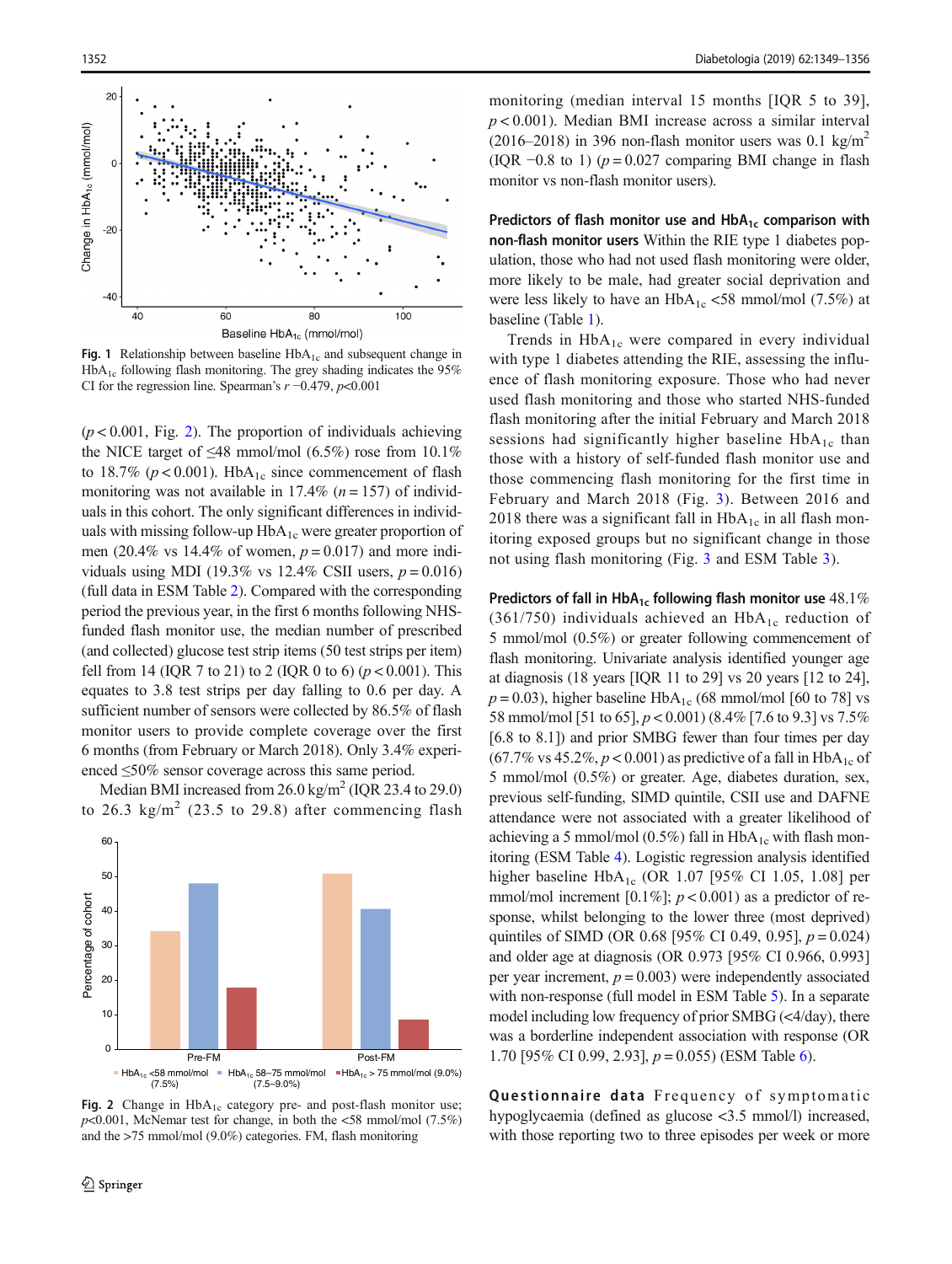Table 1 Comparison of demographic and clinical features by exposure to flash monitoring

| Variable                                | Self-fund $(n = 162)$   | NHS FM $(n = 250)$       | Late NHS FM $(n = 153)$ | No FM $(n = 518)$       | $P$ value |
|-----------------------------------------|-------------------------|--------------------------|-------------------------|-------------------------|-----------|
| Age                                     | 42 (30 to 52)           | 49 $(38 \text{ to } 60)$ | 47 (30 to 57)           | 54 (38 to 64)           | < 0.001   |
| Age at diagnosis                        | 16(10 to 26)            | $20(11 \text{ to } 32)$  | 18 (11 to 29)           | $23(12 \text{ to } 36)$ | < 0.001   |
| Duration of diabetes                    | $22(13 \text{ to } 33)$ | 24 (14 to 35)            | $22(13 \text{ to } 33)$ | 24 (15 to 36)           | 0.254     |
| Female $(\% )$                          | 51.2                    | 53.7                     | 43.8                    | 42.3                    | 0.021     |
| SIMD $1$ $(\%)$                         | 6.2                     | 7.3                      | 7.3                     | 15.4                    |           |
| SIMD $2 \left( \% \right)$              | 16.3                    | 20.7                     | 22.0                    | 28.3                    |           |
| SIMD $3$ $(\%)$                         | 13.8                    | 19.1                     | 19.3                    | 15.2                    |           |
| SIMD 4 $(\%)$                           | 16.3                    | 20.3                     | 18.7                    | 16.6                    |           |
| SIMD $5 \left( \% \right)$              | 47.5                    | 32.5                     | 32.7                    | 24.6                    | < 0.001   |
| CSII $(\% )$                            | 38.3                    | 24.0                     | 11.1                    | 6.8                     | < 0.001   |
| $HbA_{1c}$ <58 mmol/mol (7.5%) 2016 (%) | 35.2                    | 34.4                     | 30.1                    | 25.1                    | 0.016     |

Data are median (IQR) or %

Continuous variables are compared across all groups by Kruskal-Wallis test and categorical variables by  $\chi^2$  test

Self-fund: individuals who self-funded purchase of flash monitor (FM) prior to taking up NHS-funded sensors in Feb/Mar 2018. NHS FM: individuals whose first FM use was in Feb/Mar 2018 (i.e. no self-funded use). Late NHS FM: individuals whose first FM use was after Mar 2018 (i.e. no self-funded use). No FM: Individuals with no previous or current FM use

rising from 25.8% to 48.4% ( $p < 0.001$ ) following flash monitor use (ESM Fig. 2). Similarly, the proportion of people experiencing any asymptomatic hypoglycaemia (<3.5 mmol/ l) rose from 20.4% to 29.5% ( $p < 0.001$ ) (ESM Fig. 3). No significant change in severe hypoglycaemia was observed  $(7.3\% \text{ vs } 8.8\%, p = 0.499)$  although there was a nonsignificant increase in the number of episodes where unconsciousness or seizure occurred (2.1% vs  $4.5\%$ ,  $p = 0.099$ ). No significant difference was observed in Gold score (2 [IQR 1 to 2] vs 2 [1 to 3],  $p = 0.104$ ) and the proportion of people with impaired awareness of hypoglycaemia (IAH, defined as Gold



Fig. 3 Effect of exposure to flash monitoring on  $HbA_{1c}$  trajectory;  $p<0.001$  for mixed effects model assessing interaction of time and flash monitoring category on log-transformed HbA<sub>1c</sub>. Wilcoxon signed-rank comparison between 2016 and 2018: No FM, p=0.508; NHS FM after Mar 2018, *p*=0.008; NHS FM Feb/Mar 2018, *p*<0.001; Previous selffunded and NHS FM Feb/Mar 2018,  $p<0.001$ . FM, flash monitoring

score  $\geq$ 4) did not change (12.5% vs 13.1%, p = 0.867), although prior IAH resolved in 42.5% (17/40) of people following flash monitor use.

Administration of bolus insulin at least 15 min before meals increased from 9.3% to 36.2% following commencement of flash monitoring ( $p < 0.001$ ).

Median HADS depression scores increased from 1 (IQR 0 to 3) to 2 (1 to 5,  $p < 0.001$ ) with the proportion of those with an elevated score (>7) rising from 7.6% to 15.0% ( $p < 0.001$ ). In the 8.2% of individuals (26/317) with newly elevated HADS depression score after flash monitoring commencement, the only difference observed was lower SIMD rank (2686 [IQR 1715 to 3959] vs 4857 [2884 to 6445],  $p < 0.001$ ).

Median HADS anxiety scores increased from 4 (IQR 2 to 8) to 5 (2 to 8,  $p = 0.030$ ) and the proportion with an elevated score rose from 24.9% to 30.9% ( $p = 0.028$ ). HADS anxiety scores that were newly elevated after commencing flash monitoring developed in 12.3% (39/317) of people. This was associated with younger age (38 [IQR 26 to 47] vs 47 [35 to 58] years,  $p =$ 0.002), shorter duration of diabetes (13 [7 to 24] vs 22 [12 to 33] years,  $p = 0.002$ ), prior history of self-funding (17.4% vs 9.2%,  $p = 0.031$ ) and CSII use (21.7% vs 9.0%,  $p = 0.002$ ).

These hypoglycaemia and HADS data were obtained from routinely collected clinic questionnaires. Paired pre- and postflash monitoring questionnaires were available in 56.7% of eligible individuals ( $n = 334$ ). Presence of paired questionnaire data was more likely in older individuals (45 years [IQR 33 to 57] vs 41 years [29 to 51],  $p = 0.001$ ), those with lower baseline HbA<sub>1c</sub> (63 mmol/mol [55 to 70] vs 65 mmol/ mol [56 to 75],  $p = 0.023$ ) (7.9% [7.2 to 8.6] vs 8.1% [7.3 to 9.00]) and prior DAFNE participants (62.8% vs 52.4%,  $p =$ 0.013) (ESM Table 7).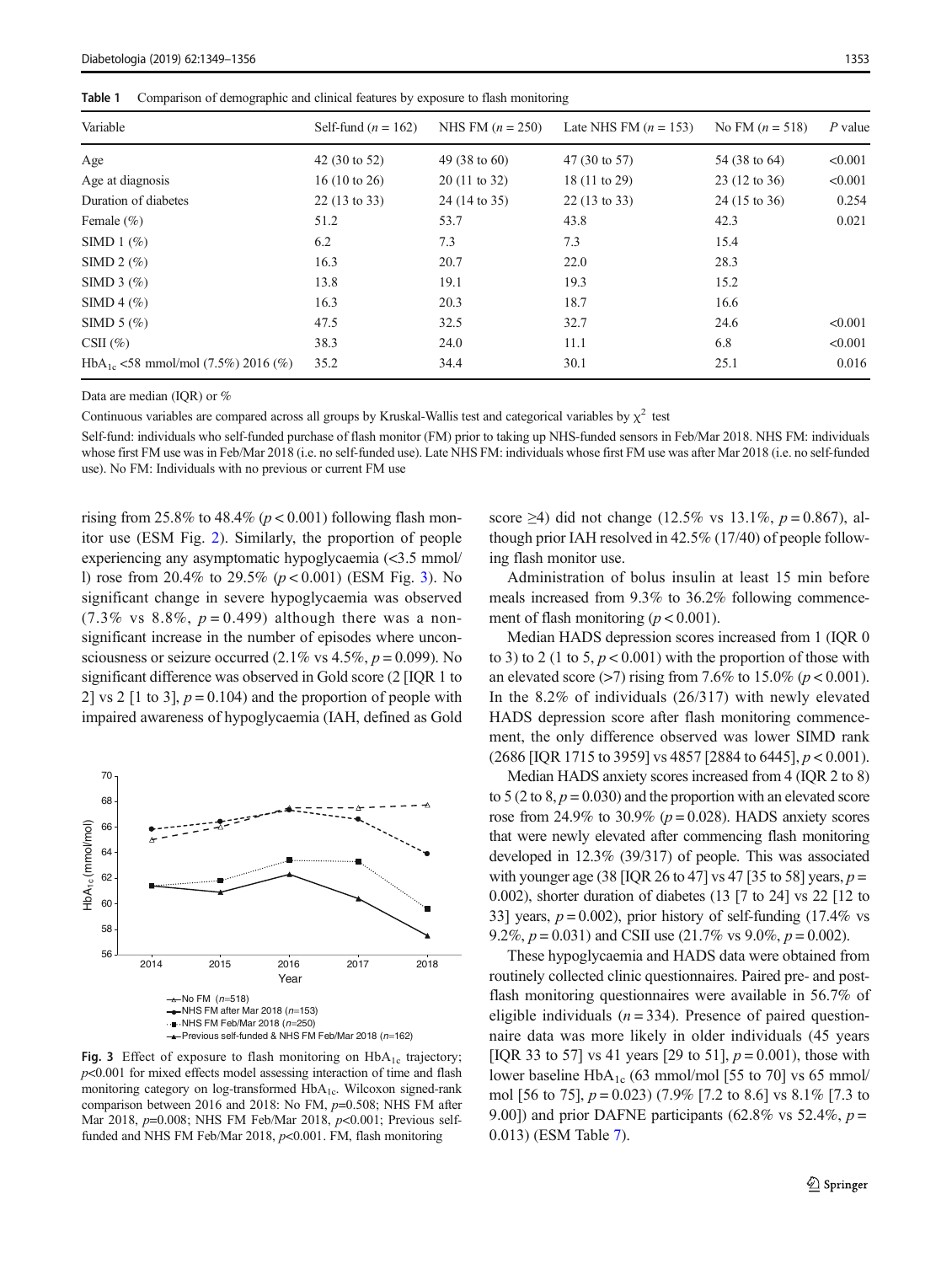All individuals attending RIE flash monitoring education events were invited to complete a single online questionnaire which included a modified version of the DDS questionnaire, where potential responses were: 'much more of a problem' (assigned a value of  $-2$ ), 'more of a problem' (value =  $-1$ ), 'unchanged' (value = 0), 'less of a problem' (value = 1) and 'much less of a problem' (value = 2). The median responses were: 0 (IQR 0 to 0.3) for physician related distress, 0 (0 to 0.3) for interpersonal distress, 1 (0.4 to 1.4) for regimenrelated distress and 0.6 (0.2 to 1.0) for the emotional component. Full results from the modified DDS are presented in ESM Table 8. The percentage of respondents with a net improvement in total DDS (90.0%), regimen-related distress (88.7%) and emotional distress (83.0%) were all significantly greater than 50.0% ( $p < 0.001$ ). Respondents were also asked to provide a score from −5 (less control) to +5 (more control) with respect to the overall effect of flash monitoring on diabetes control; the median response was +5 (IQR 3 to 5). Of those who responded to the questionnaire, 70.6% reported taking their bolus insulin doses earlier in relation to meals following commencement of flash monitoring. The online questionnaire was completed by 54.1% of eligible individuals, with no demographic or diabetes-related differences between respondents and non-respondents (ESM Table 9).

Flash monitoring data When considering the entire cohort, where any flash monitoring data were available  $(n = 166)$ , there were strong correlations with number of daily scans and both final HbA<sub>1c</sub> ( $r = 0.255$ ,  $p < 0.001$ ) and change in HbA<sub>1c</sub> (r -0.279, p < 0.001). Paired flash monitoring data (i.e. within 7 days of first flash monitor use and at least 1 month later) was available in 53 of a possible 362 individuals with no prior self-funded flash monitor use. The only significant difference between those for whom this information was available and those for whom it was not was younger age at diagnosis (16 years [IQR 10 to 24] vs 21 years [12 to 33],  $p = 0.013$ ) (ESM Table 10). The median interval between baseline and follow-up flash monitoring data was 6 months (IQR 5 to 7). No differences were observed in time between 3.9 and 10.0 mmol/l glucose, time above 10 mmol/l, time below 3.9 mmol/l, hypoglycaemic event number, hypoglycaemic event duration or mean glucose (ESM Table 11). The only significant difference was a fall in daily flash monitoring scans from baseline to follow-up (13 [IQR 9] to 19] vs 10 [6 to 14],  $p < 0.001$ ).

Hospital admission data There was a significant reduction in admissions for diabetic ketoacidosis (DKA), falling from 10 to 2 episodes  $(p = 0.043)$  in the 6 months following NHSfunded flash monitoring (compared with the corresponding period 2 years earlier [2016]). No differences were noted in the 6 months following NHS-funded flash monitoring with respect to number of hospital admissions ( $p = 0.539$ ), duration of hospital admissions ( $p = 0.680$ ) or emergency department attendances ( $p = 0.449$ ).

### **Discussion**

We have demonstrated a significant and clinically important reduction in  $HbA_{1c}$  in people with type 1 diabetes following flash monitor use. The clear temporal relationship between flash monitoring commencement and fall in  $HbA_{1c}$ , supported by the absence of change in those who had not used flash monitoring, suggests flash monitor use as the causal factor. The magnitude of change in  $HbA_{1c}$  is consistent with previously published reports assessing CGM, such as the DIAMOND (−7 mmol/mol [0.6%]), GOLD (−5 mmol/mol [0.5%]) and JDRF (−6 mmol/mol [0.6%]) studies [12–14]. The  $HbA_{1c}$  change is also consistent with our previous small uncontrolled study of flash monitoring outcomes where the mean fall in  $HbA_{1c}$  was 5 mmol/mol (0.5%) [3].

No individual factor is sufficiently predictive to preclude the possibility of benefit in any particular group. However, these data clearly suggest the largest  $HbA_{1c}$  lowering benefits are observed in those with higher  $HbA_{1c}$ . Prescribing guidance in the UK has often sought to limit flash monitor use to those who monitor blood glucose most frequently, however these data suggest this is illogical, as those who previously checked least frequently had significantly greater likelihood of achieving an  $HbA_{1c}$  fall of 5 mmol/mol or greater. The greater likelihood of  $HbA_{1c}$  response in those belonging to more affluent SIMD quintiles may represent a proxy for greater numeracy and data interpretation skills within this group [15], although it is difficult to reconcile why younger age at diagnosis but not age or duration of diabetes independently predicts response. As we have previously demonstrated [3], flash monitor use resulted in significant changes in bolus timing behaviour, which are typically associated with improvements in  $HbA_{1c}$  [16].

Self-reported episodes of both symptomatic and asymptomatic hypoglycaemia increased following flash monitor use. This is perhaps unsurprising as the additional glucose information provided by flash monitoring is likely to have highlighted hitherto unrecognised hypoglycaemia rather than implying the development of greater hypoglycaemia per se. The conventional wisdom that markedly increased hypoglycaemia is the expected trade-off for improved  $HbA_{1c}$ has been challenged by recent evidence assessing the impact of CGM [17]. Despite the additional information provided by flash monitoring, there was no significant improvement in awareness of hypoglycaemia. This study design cannot exclude the possibility that flash monitoring reduces rates of IAH, as it is possible that the 42.5% fall in those with preexisting IAH represents genuine improvement in awareness, whilst some of the newly reported individuals with IAH may simply reflect greater recognition of previously unrecognised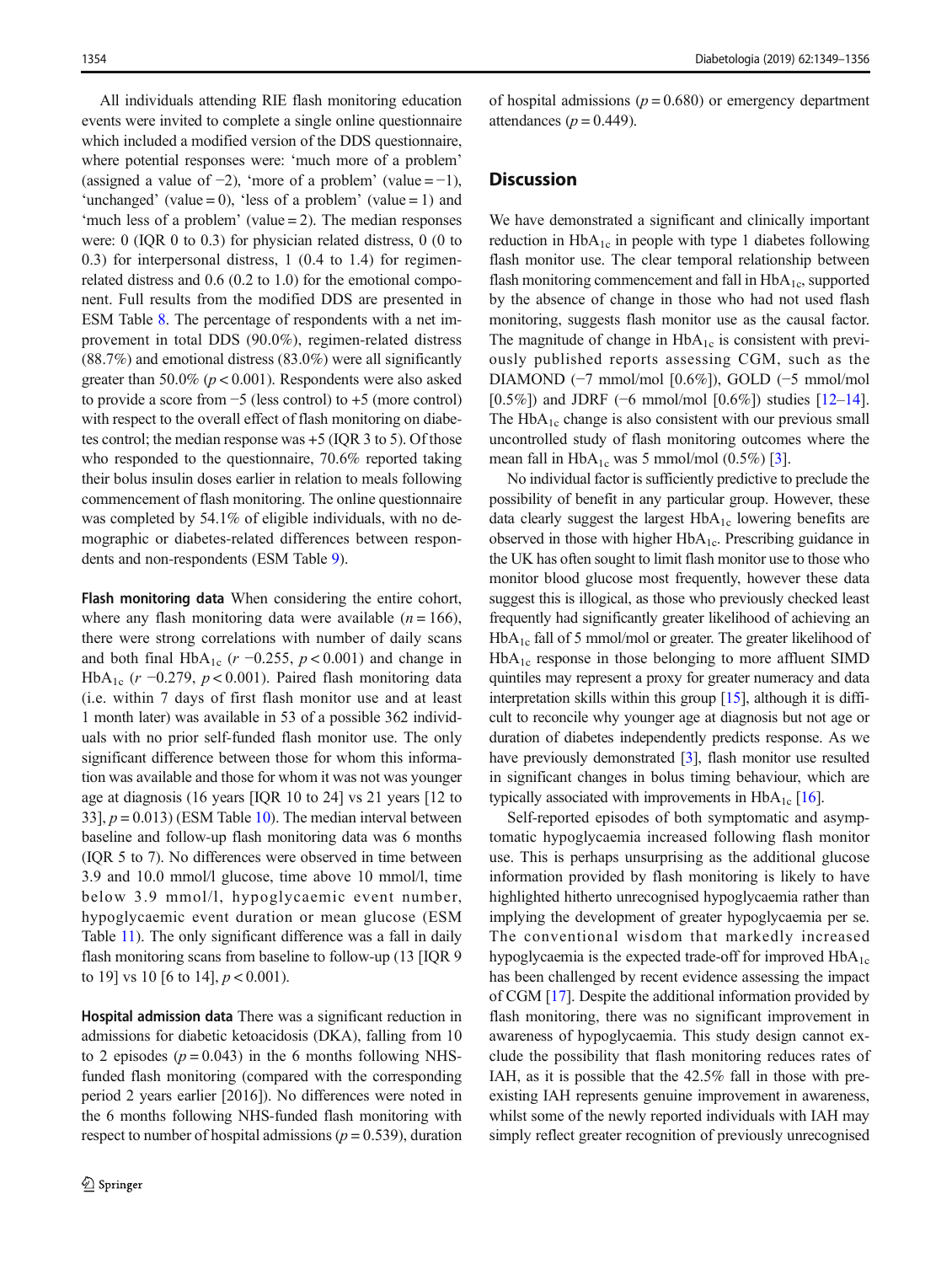hypoglycaemia. The only head-to-head comparison of flash monitoring and CGM in IAH did, however, suggest benefit only with the latter technology, suggesting real-time alarms may be essential in this group [18].

Most investigations exploring the psychological impact of CGM (specific evidence for flash monitoring does not yet exist) have failed to demonstrate any significant change [19]. We found increased likelihood of elevated anxiety and depression scores following flash monitor use, although this conflicted with snapshot data from the DDS and user evaluation of the overall impact of flash monitoring, which was overwhelmingly positive. There do not appear to be any straightforward predictors of where depression and anxiety are likely to worsen following flash monitoring. Newly elevated depression score was associated with greater social deprivation (a recognised risk factor for depression [20]) but not any specific diabetes-related factors. The factors associated with newly elevated anxiety scores (younger age, shorter diabetes duration, prior flash monitoring self-funding and CSII use) may suggest a population with very high expectations for achieving tight glycaemic targets. These findings emphasise the importance of setting realistic targets and providing support to achieve them. The overall impression from user questionnaire feedback (including the DDS) is that commencement of flash monitoring has been a positive experience.

We chose to analyse only flash monitoring data from people with no prior history of flash monitor use and only when this was available within the first 7 days of use, as it is known that flash monitor data changes within days of commencement [4]. As this was a 'real-world' assessment, we did not have the benefit of any blinded flash monitoring data prior to commencement. Predictably, therefore, we did not find any differences in key glycaemic parameters. A previous study demonstrated a strong correlation between more flash monitoring scanning and lower estimated  $HbA_{1c}$  [21]; in addition, we have shown increased scanning is prospectively associated with fall in  $HbA_{1c}$ .

A recent 'real-world' assessment demonstrated a significant reduction in hospitalisation following commencement of CGM [22], although this cohort included a very high prevalence of IAH. Overall, we were unable to detect any significant difference in total hospital admissions and emergency department attendances in the first 6 months after flash monitoring commencement; this may be explained by relatively low baseline admission rates in this young population. The number of individuals presenting with DKA was also small, but we did observe a significant reduction in hospital admissions for this indication. Although this is potentially important, caution should be exercised in extrapolating these findings to people with recurrent DKA admissions as this study cohort has different clinical and demographic characteristics [23].

Our study has a number of key strengths, most notably the cohort size which is, to our knowledge, the largest prospective assessment of flash monitoring outcomes described to date. We have also been able to present comprehensive longitudinal  $HbA_{1c}$  data, including a large comparator population with no flash monitoring, making the observed effects likely to be attributable to flash monitoring. Due to scrupulous recording of previous self-funded flash monitoring start dates, we have been able to avoid missing important early changes in  $HbA_{1c}$ in those who self-funded prior to NHS funding. Beyond  $HbA_{1c}$  results, we have been able to assess effects across a range of parameters important to individuals with diabetes (including hypoglycaemia and quality of life data), through routinely collected clinic data. Unlike many randomised controlled trials, this population is likely to be substantially more representative of usual clinical practice.

This study is open to the typical criticisms of observational methodology, in particular the possibility of unmeasured confounders and the potential for bias in relation to missing follow-up data. To limit the potential for bias we have assiduously reported the characteristics of those with incomplete follow-up data and find little to support the contention that this has significantly skewed the reported findings (i.e. no differences in factors important in predicting fall in  $HbA_{1c}$ ). Arguably a coincident advance in diabetes care could have accounted for the observed improvement but no such change was introduced to our centre in the past 2 years, and whole clinic data clearly demonstrate the improvement in  $HbA_{1c}$  being limited to flash monitor users. The findings of this study are not necessarily generalisable to everyone with type 1 diabetes, as we report significant differences in the characteristics of flash monitor users and non-users. However, given our relatively liberal eligibility criteria for flash monitoring commencement, they are likely to be generalisable to the population of people who would seek to use flash monitoring.

# Conclusions

Flash monitoring is associated with substantial reductions in  $HbA_{1c}$ , particularly in those with higher  $HbA_{1c}$  prior to use. Although user satisfaction is very high, there are potentially issues around hypoglycaemia and psychological distress, at least in the early phase of treatment intensification. The observed fall in DKA admissions is promising and requires validation in larger cohorts. It is essential that evidence gathering in the field of glucose monitoring is responsive to the rapid and accelerating rate of change, to ensure potential benefits are realised early and by the largest possible number of people.

Acknowledgements Thanks to C. Jordan (Biomedical Teaching Organisation, University of Edinburgh) for his assistance with statistical analysis. Some of the data have been presented in abstract form at the EASD annual meeting in Berlin in 2018 and the ADA 79th Scientific Sessions in San Francisco in 2019.